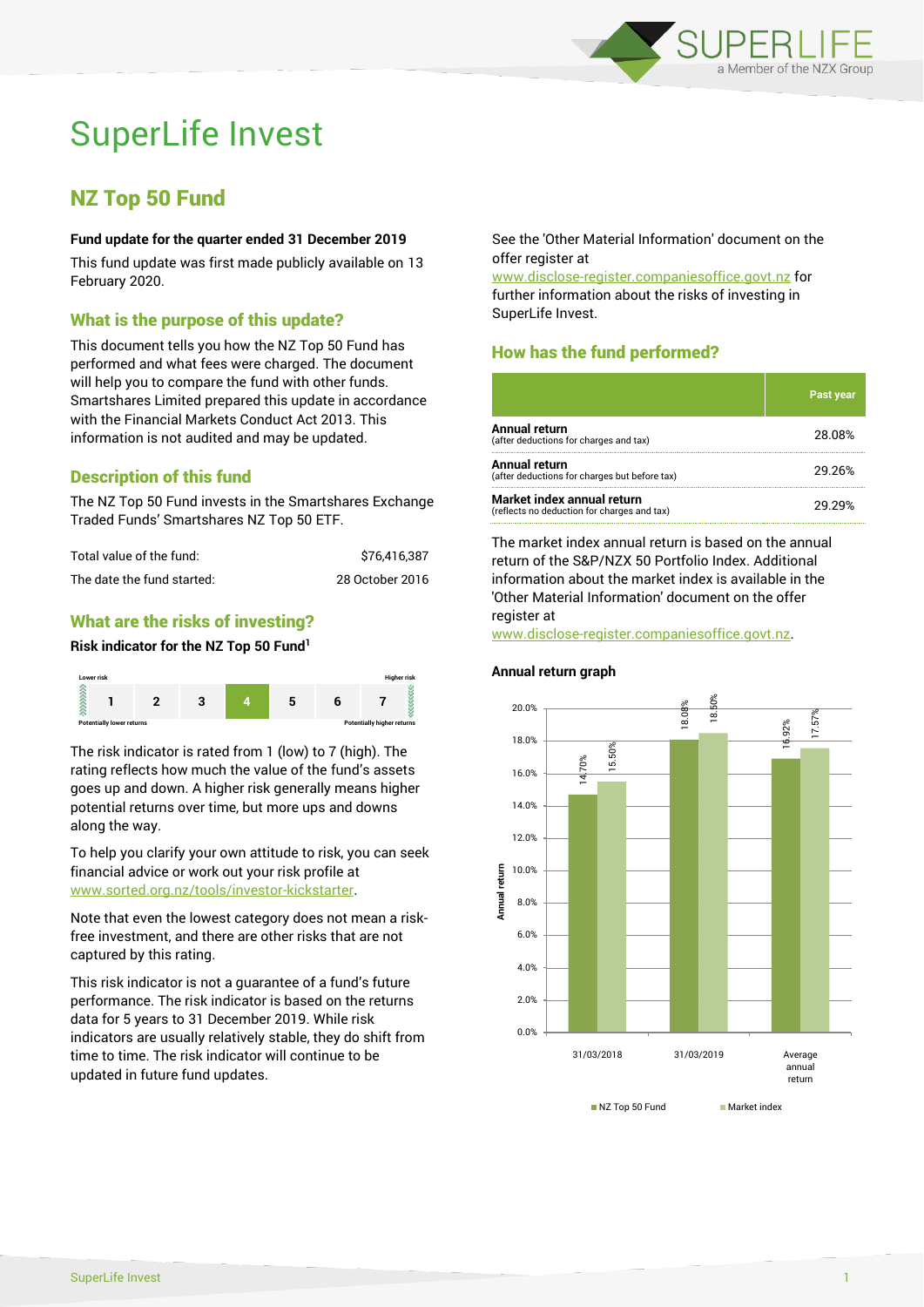

This shows the return after fund charges and tax for each year ending 31 March since the fund started. The last bar shows the average annual return since the fund started, up to 31 December 2019.

**Important:** This does not tell you how the fund will perform in the future.

Returns in this update are after tax at the highest prescribed investor rate (PIR) of tax for an individual New Zealand resident. Your tax may be lower.

# What fees are investors charged?

Investors in the NZ Top 50 Fund are charged fund charges. In the year to 31 March 2019 these were:

|                                                       | % per annum of fund's<br>net asset value |  |
|-------------------------------------------------------|------------------------------------------|--|
| <b>Total fund charges</b>                             | በ 49%                                    |  |
| Which are made up of:                                 |                                          |  |
| <b>Total management and administration</b><br>charges | በ 49%                                    |  |
| Including:                                            |                                          |  |
| Manager's basic fee                                   | 0.46%                                    |  |
| Other management and<br>administration charges        | 0.03%                                    |  |
| Other charges                                         | Dollar amount per investor               |  |
| Administration fee                                    | \$12 per annum                           |  |

Investors may also be charged individual action fees for specific actions or decisions (for example, if an investor has a financial adviser and has agreed to pay a fee to the adviser for providing financial advice). See the Product Disclosure Statement for SuperLife Invest for more information about those fees.

Small differences in fees and charges can have a big impact on your investment over the long term.

GST is included in the fund charges set out above.

#### Example of how this applies to an investor

Jess had \$10,000 in the fund and did not make any further contributions. At the end of the year, Jess received a return after fund charges were deducted of \$2,808 (that is 28.08% of her initial \$10,000). Jess paid other charges of \$12. This gives Jess a total return after tax of \$2,796 for the year.

#### What does the fund invest in?

#### **Actual investment mix**

This shows the types of assets that the fund invests in.



#### **Target investment mix**

This shows the mix of assets that the fund generally intends to invest in.

| <b>Asset Category</b>        | <b>Target asset mix</b> |
|------------------------------|-------------------------|
| Cash and cash equivalents    | 1.00%                   |
| New Zealand fixed interest   |                         |
| International fixed interest |                         |
| Australasian equities        | 99.00%                  |
| International equities       |                         |
| Listed property              |                         |
| Unlisted property            |                         |
| Commodities                  |                         |
| Other                        |                         |